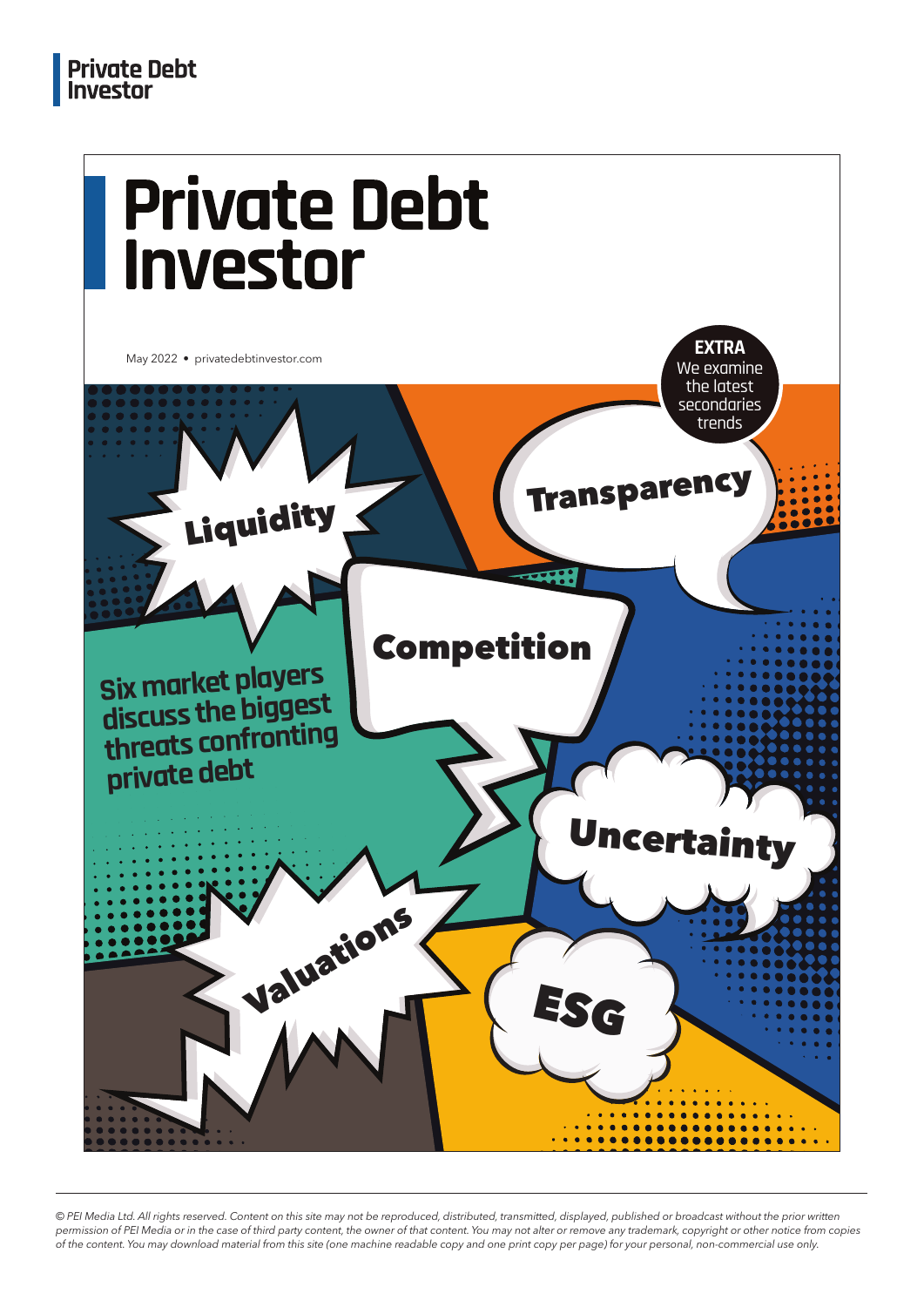## Private debt's six biggest challenges

*Leading asset class professionals explain their concerns*  (and offer reasons why things may not be all that bad)

 $\begin{bmatrix} 1 \\ 1 \\ 1 \\ 1 \end{bmatrix}$ n the turbulent world we see around us in 2022, it's clear there are plenty of concerns and anxieties for all of us. But what are the major worries of private debt investors as they survey the investment landscape? That's the question we asked six leading asset class professionals – and, in the following pages, you will find their highly insightful responses.

Interestingly, there was no overlap between choices, as every individual volunteered their own unique challenge. The six topics were as follows: uncertainty (Deborah Zurkow, Allianz GI); liquidity (Dan Zwirn, Arena Investors); competition (Chris York and Greg Mason, Ares Management); ESG (Sabrina Fox, European Leveraged Finance Association); valuations (Ingo Wichelhaus, Mount Street Group); and transparency (Nelson Chu, Percent).

Read on to find out more about why these challenges were chosen, along with thoughts on what the asset class can do to avoid being knocked off course by them.

*© PEI Media Ltd. All rights reserved. Content on this site may not be reproduced, distributed, transmitted, displayed, published or broadcast without the prior written permission of PEI Media or in the case of third party content, the owner of that content. You may not alter or remove any trademark, copyright or other notice from copies of the content. You may download material from this site (one machine readable copy and one print copy per page) for your personal, non-commercial use only.*